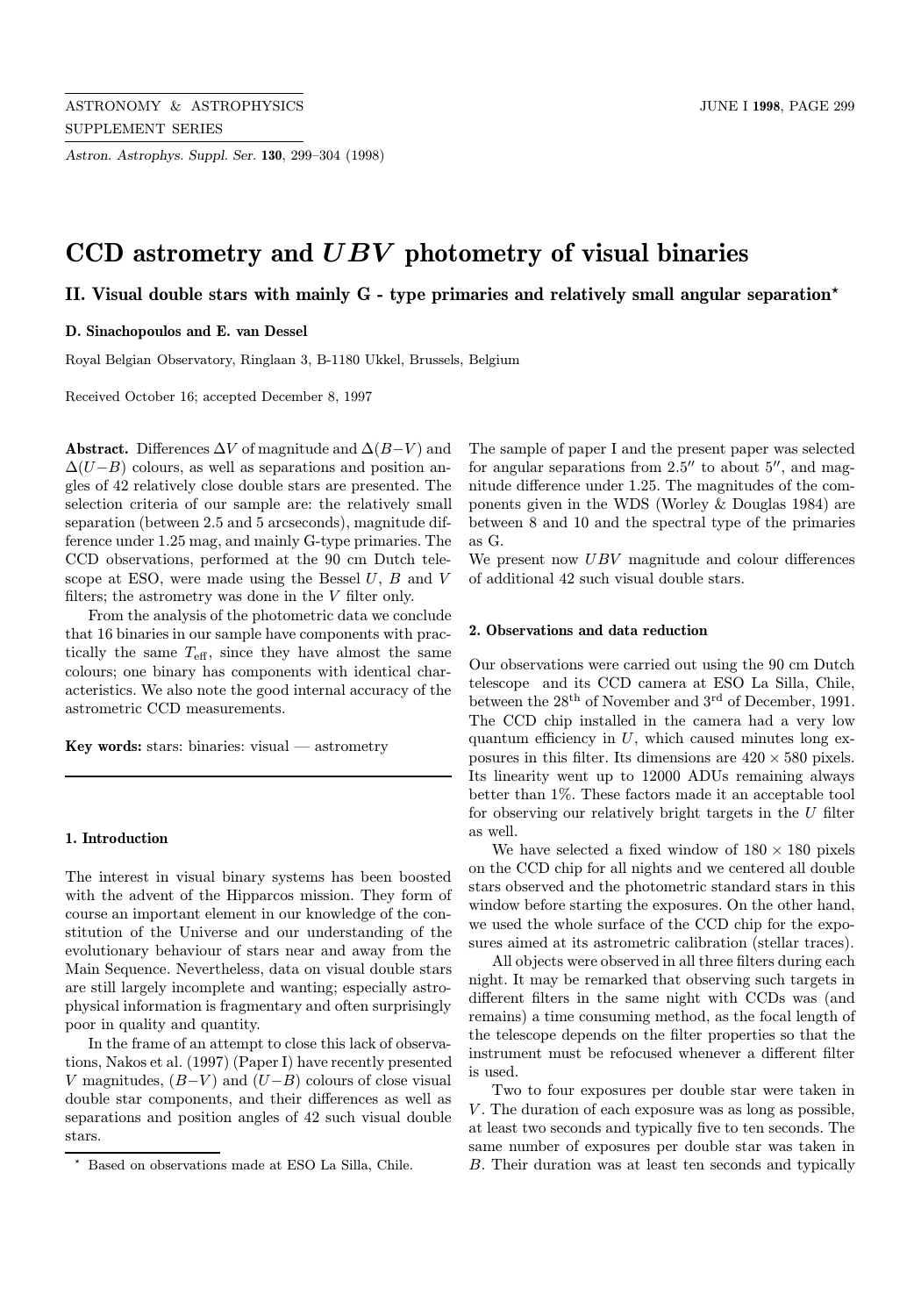

Fig. 1. Accuracy of components magnitude difference determination

around thirty seconds. Finally, six to ten exposures per double star were taken in  $U$ . The duration of each exposure was not longer than thirty seconds in order to avoid bad quality images due to telescope guiding errors.

The astrometry was performed in the  $V$  filter only. We chose to use some of the stars from the catalogues of Brosche & Sinachopoulos (1988, 1989) for the estimation of the scale of the CCD. For the calculation of the instrumental position angle of the CCD camera we used traces of equatorial bright stars. During the first night (November 28 to 29) photometric standard stars from the E regions (Graham 1982) were observed, in all filters, for the calculation of the transformation coefficients into the UBV system. Five exposures per filter were taken.

The atmospheric conditions under which the observations were carried out were very good. During all nights seeing at the 90 cm Dutch telescope was varying from 1.3 to 1.6 arcseconds, while the temperature was fluctuating from 10.2 ◦C−16.3 ◦C.

The data reduction was performed by using the ESO-MIDAS image processing software. Bias offset subtraction and a flat-field correction were included.

Two two-dimensional Moffat profiles were fitted simultaneously to the double star components on each CCD frame according to the classical least square technique, with our FORTRAN program.

The distribution of the accuracy of the components' magnitude difference that resulted from the photometry with this chip can be found in Fig. 1 for the three filters used. We obtain a standard deviation of  $\sigma_{\Delta V}$  = 0.026 mags,  $\sigma_{\Delta B} = 0.009$  mags, and  $\sigma_{\Delta U} = 0.014$  mags. Accuracies on all filters are higher than 0.025 mags when the angular separation between the binary components is larger than 8 pixels (3 arcseconds), dropping often down to 0.07 mags for smaller ones.

On the other hand accuracy decreases significantly for component magnitude differences higher than two. Not surprisingly a combination of components' small angular separation plus high magnitude difference results in a low accuracy measurement.

## 3. The UBV photometry

Nine photometric standard stars from the E1, E2, and E3 regions (Graham 1982) have been used for the determination of the transformation coefficients into the standard photometric system. UBV values from Grenon (1991) have been used in order to obtain a higher accuracy.

In addition, the A3 IV/V star HD 25653 from the  $E2$ region has been used for measuring the first order exctinction in each photometric night.

In this night the mean (O−C) of the magnitudes of the exctinction stars in  $V$  was 0.004 mag, in  $B$  0.006 mag, and in U 0.009 mag. The first order extinction coefficients that we obtained are the following:

$$
k'_v = 0.22 \pm 0.01\tag{1}
$$

$$
k'_b = 0.30 \pm 0.01\tag{2}
$$

$$
k'_u = 0.56 \pm 0.02. \tag{3}
$$

With the standard stars used, the transformation to the standard UBV system is given by

$$
V = v + (0.102 \pm 0.006) \cdot (b - v) - (0.018 \pm 0.012) \tag{4}
$$

$$
(B-V) = (0.972 \pm 0.010) \cdot (b - v) + (0.012 \pm 0.015) \quad (5)
$$

$$
(U-B) = (1.066 \pm 0.017) \cdot (u-b) + (0.005 \pm 0.032). \quad (6)
$$

The mean  $(O-C)$  value for V is 0.011 mag, for  $(B-V)$ 0.015 mag, and for  $(U-B)$  0.030 mag. We present our photometric measurements in Table 1.

The first two columns of this table contain equatorial coordinates (J2000) of the primaries. Column three their HD number, if available. Column four the primary's spectral type. Column five the components magnitude difference  $\Delta V$ , column six  $\Delta (B-V)$  and column seven  $\Delta (U-B)$ .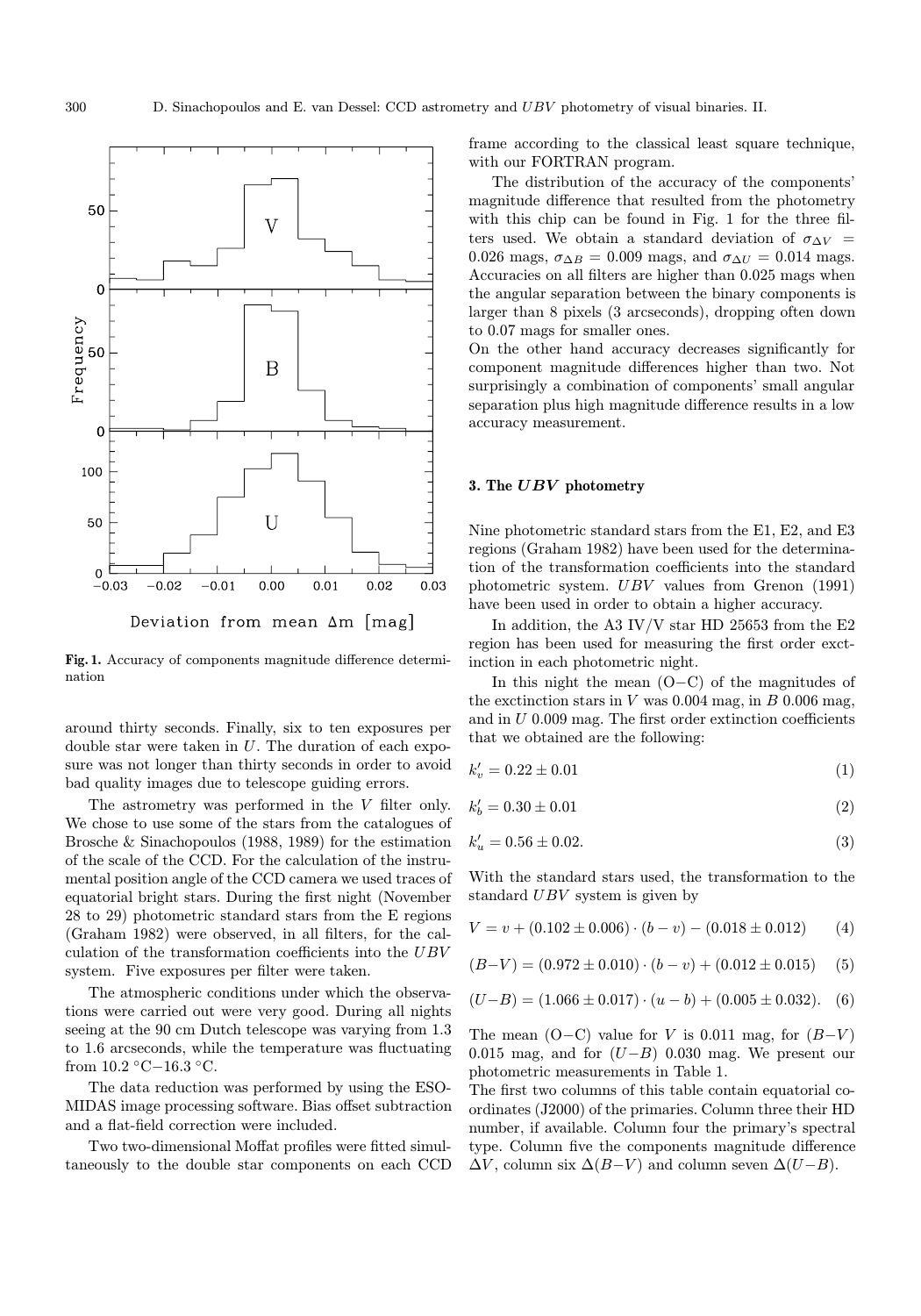Table 1. Photometric results

| $\alpha_{2000}$ |    | $\delta_{\rm 2000}$ |         | ${\rm HD}$  |    | Sp. Class. | $\Delta V$ | $\sigma_{\Delta V}$ | $\Delta(B-V)$ |          | $\Delta(U-B)$ |          |           |          |
|-----------------|----|---------------------|---------|-------------|----|------------|------------|---------------------|---------------|----------|---------------|----------|-----------|----------|
| 00              | 14 | 48.9                | $-37$   | 36          | 30 |            |            | G <sub>2</sub>      | 1.143         | .013     | .024          | .016     | .045      | .030     |
| $00\,$          | 16 | $03.9\,$            | $-74$   | $00\,$      | 38 | HD         | 1220       | $F5:IV/V+.$         | .708          | $.013\,$ | .041          | .016     | $-.031$   | $.030\,$ |
| $00\,$          | 21 | 04.9                | $-00$   | $15\,$      | 05 | HD         | 1678       | G5                  | 1.143         | .012     | $-.093$       | $.016\,$ | $-.116$   | $.031\,$ |
| $00\,$          | 22 | 00.0                | $-28\,$ | 22          | 45 |            |            | G5                  | 1.106         | $.012\,$ | $.318\,$      | $.016\,$ | $.694\,$  | $.034\,$ |
| $00\,$          | 26 | 11.4                | $-58\,$ | 31          | 28 |            |            | G <sub>0</sub>      | .436          | .012     | $-.017$       | .015     | .026      | $.030\,$ |
| 00              | 31 | $10.0\,$            | $-64$   | $17\,$      | 36 | HD         | 2849       | F8IV/V              | .480          | .012     | $-.088$       | $.015\,$ | $-.135\,$ | $.030\,$ |
| $00\,$          | 32 | 18.0                | $-30\,$ | 48          | 19 | HD         | 2917       | G0V                 | $.595\,$      | $.014\,$ | $.037\,$      | $.021\,$ | $.083\,$  | $.035\,$ |
| ${\bf 00}$      | 44 | $42\,$              | $-21\,$ | 36          |    |            |            |                     | .908          | $.015\,$ | $-.024\,$     | $.019$   | $-.009$   | $.031\,$ |
| 01              | 35 | $29.1\,$            | $-65$   | 21          | 58 | HD         | 9971       | F2/F3V              | $.454\,$      | $.012\,$ | .031          | $.018\,$ | $-.042$   | $.033\,$ |
| 01              | 41 | 18.9                | $-12\,$ | 08          | 35 | HD         | 6429       | ${\rm F6V}$         | $.672\,$      | .012     | $-.016\,$     | $.016\,$ | $-.036\,$ | $.030\,$ |
| 01              | 41 | 18.9                | $-12$   | $08\,$      | 35 |            |            | G1V                 | .310          | .012     | $-.006$       | $.015\,$ | $-.019$   | $.030\,$ |
| 01              | 41 | 30.7                | $-17$   | 58          | 35 | HD         | 10445      | G1V                 | $1.072\,$     | .012     | $.136\,$      | .015     | $.125\,$  | $.030\,$ |
| 01              | 56 | 38.8                | $-42$   | 22          | 22 |            |            |                     | .578          | .013     | .010          | .019     | $.148\,$  | $.033\,$ |
| $02\,$          | 09 | 41.9                | $-51\,$ | 58          | 07 | HD         | 13425      | G <sub>0</sub>      | $.391\,$      | .012     | $.015\,$      | .015     | $.003$    | $.030\,$ |
| 02              | 36 | 44.7                | $-25\,$ | 41          | 49 | HD         | 16359      | $K0/1+F/G$          | .020          | .012     | $-.003$       | .015     | .009      | $.030\,$ |
| $02\,$          | 37 | 10.2                | $-40$   | 36          | 14 |            |            | G <sub>0</sub>      | $.356\,$      | .012     | $-.028$       | $.015\,$ | $-.014$   | $.030\,$ |
| $02\,$          | 39 | $36.5\,$            | $-39\,$ | 58          | 07 |            |            |                     | .660          | .012     | .049          | $.016\,$ | .039      | $.030\,$ |
| $03\,$          | 08 | 14.3                | $-49\,$ | 59          | 57 |            |            |                     | $.291\,$      | .012     | .038          | $.015\,$ | $.020\,$  | $.030\,$ |
| $03\,$          | 20 | 02.8                | $-45$   | 14          | 20 | HD         | 20861      | G6III/IV            | .463          | .013     | $-.371$       | .016     | $-.659$   | $.032\,$ |
| $03\,$          | 26 | 35.9                | $\!-01$ | 06          | 14 |            |            | G <sub>0</sub>      | .189          | .013     | .025          | .016     | .094      | $.032\,$ |
| $03\,$          | 35 | 06                  | $-67\,$ | $50\,$      |    |            |            |                     | .346          | .012     | .088          | $.016\,$ | .011      | $.030\,$ |
| $03\,$          | 38 | 06                  | $-50\,$ | 57          |    |            |            |                     | .241          | .012     | .027          | $.015\,$ | .042      | $.030\,$ |
| $03\,$          | 43 | $23.9\,$            | $-26\,$ | 35          | 54 | HD         | 23330      | F7/F8V              | $.532\,$      | $.012\,$ | $-.059\,$     | $.015\,$ | $-.074$   | $.030\,$ |
| $03\,$          | 45 | 17.8                | $-44\,$ | 22          | 56 | HD         | 23696      | ${\rm F}8$          | $.358\,$      | $.012\,$ | $-.143$       | $.015\,$ | $-.097$   | $.030\,$ |
| $03\,$          | 52 | $00\,$              | $-42$   | 19          |    |            |            |                     | $1.222\,$     | .013     | $.021\,$      | $.016\,$ | $.126\,$  | $.031\,$ |
| $04\,$          | 02 | 22.5                | $-07$   | $00\,$      | 24 | HD         | 25458      | G <sub>0</sub>      | .065          | .012     | $.135\,$      | $.015\,$ | $.032\,$  | $.030\,$ |
| $04\,$          | 29 | 27.7                | $+00$   | $\sqrt{24}$ | 50 |            |            | G5                  | .936          | $.014\,$ | $-.077$       | $.020\,$ |           |          |
| $04\,$          | 39 | $51.7\,$            | $-19\,$ | $53\,$      | 08 | HD         | 29702      | G2/G3V              | .305          | .012     | .051          | .016     | $.072\,$  | $.030\,$ |
| 05              | 02 | 48.2                | $-55\,$ | $47\,$      | 43 | HD         | 32847      | F5IV                | .133          | .013     | .006          | .017     | $-.067$   | $.031\,$ |
| $05\,$          | 26 | $55.1\,$            | $+00$   | 38          | 36 | HD         | 35749      | $\rm G0$            | .267          | .012     | $-.039\,$     | .015     | $-.011$   | $.030\,$ |
| $05\,$          | 30 | 45.4                | $-12$   | $51\,$      | 21 |            |            | G <sub>0</sub>      | .232          | .016     | $.031\,$      | .018     | $.072\,$  | $.031\,$ |
| 06              | 14 | $30.9\,$            | $\!-53$ | $04\,$      | 48 | HD         | 43677      | F8/G0V              | $1.180\,$     | .012     | .005          | $.015\,$ | $.048\,$  | $.030\,$ |
| 06              | 26 | 51.5                | $\!-06$ | 45          | 25 | HD         | 45400      | G <sub>0</sub>      | .251          | .013     | $.027\,$      | .016     | $.017\,$  | $.030\,$ |
| $06\,$          | 34 | 13.9                | $-52\,$ | 19          | 03 |            |            | ${\bf G}$           | $.262\,$      | .012     | $.022\,$      | $.015\,$ | .048      | $.030\,$ |
| 06              | 40 | $\rm 09.5$          | $-49$   | 28          | 33 | HD         | 48306      | G <sub>0</sub>      | .267          | .013     | .048          | .016     | .069      | $.030\,$ |
| 06              | 51 | 23.1                | $-27\,$ | 54          | 36 | HD         | 50290      | B9.5V               | .516          | .012     | $-.031$       | .015     | $-.011$   | .030     |
| 07              | 29 | 34.6                | $-68\,$ | 09          | 17 | HD         | 60483      | G5III               | .537          | $.013\,$ | $-.393$       | $.016\,$ | $-.698$   | $.033\,$ |
| 07              | 45 | 14.3                | $-09$   | $00\,$      | 15 | HD         | 62770      | G <sub>0</sub>      | .464          | $.013\,$ | $.024\,$      | .016     | .052      | $.031\,$ |
| 08              | 05 | 03.0                | $-41$   | 23          | 17 | HD         | 67193      | ${\rm F5V}$         | .701          | .013     | .163          | .016     | .206      | $.031\,$ |
| ${\bf 08}$      | 10 | 49.6                | $-41$   | $51\,$      | 52 |            |            | G <sub>0</sub>      | $.519\,$      | $.013\,$ | $-.051$       | .016     |           |          |
| ${\bf 08}$      | 14 | $18.1\,$            | $-43\,$ | $41\,$      | 43 | HD         | 69238      | F7/F8V              | .946          | $.013\,$ | $.412\,$      | $.017$   | .766      | $.033\,$ |
| 08              | 14 | $39.9\,$            | $-66\,$ | $16\,$      | 13 | HD         | 69864      | G0V                 | .425          | $.012\,$ | .002          | $.015\,$ |           |          |

## 4. The astrometric results

Figure 2 shows the distribution of the deviation from the mean value of the angular separation  $\rho$  for each double star exposure. The standard deviation of this distribution is  $\sigma_{\rho} = 0.046$  pixels, equivalent to  $\sigma_{\rho} = 0.017$  arcseconds

Figure 3 shows the distribution of the deviation from the mean value of the instrumental position angle  $\theta$  for each double star exposure. The standard deviation of this distribution is  $\sigma_{\theta} = 0.2$  degrees. As expected, with decreasing angular separation, the accuracy of the position angle determination diminishes as well.

We used the four IDS double stars with INDEX codes 01109S5610, 05495N0701, 06386S2221, 23579N0743 in order to determine the CCD scale. Their relative positions are very accurate and listed in Brosche & Sinachopoulos (1988, 1989). We found the scale to be:

| 01109S5610: | $.37695 + .00085$   |
|-------------|---------------------|
| 05495N0701: | $.37676 \pm .00073$ |
| 06386S2221: | $.37902 + .00093$   |
| 23579N0743: | $.37668 \pm .00090$ |

arcseconds per pixel.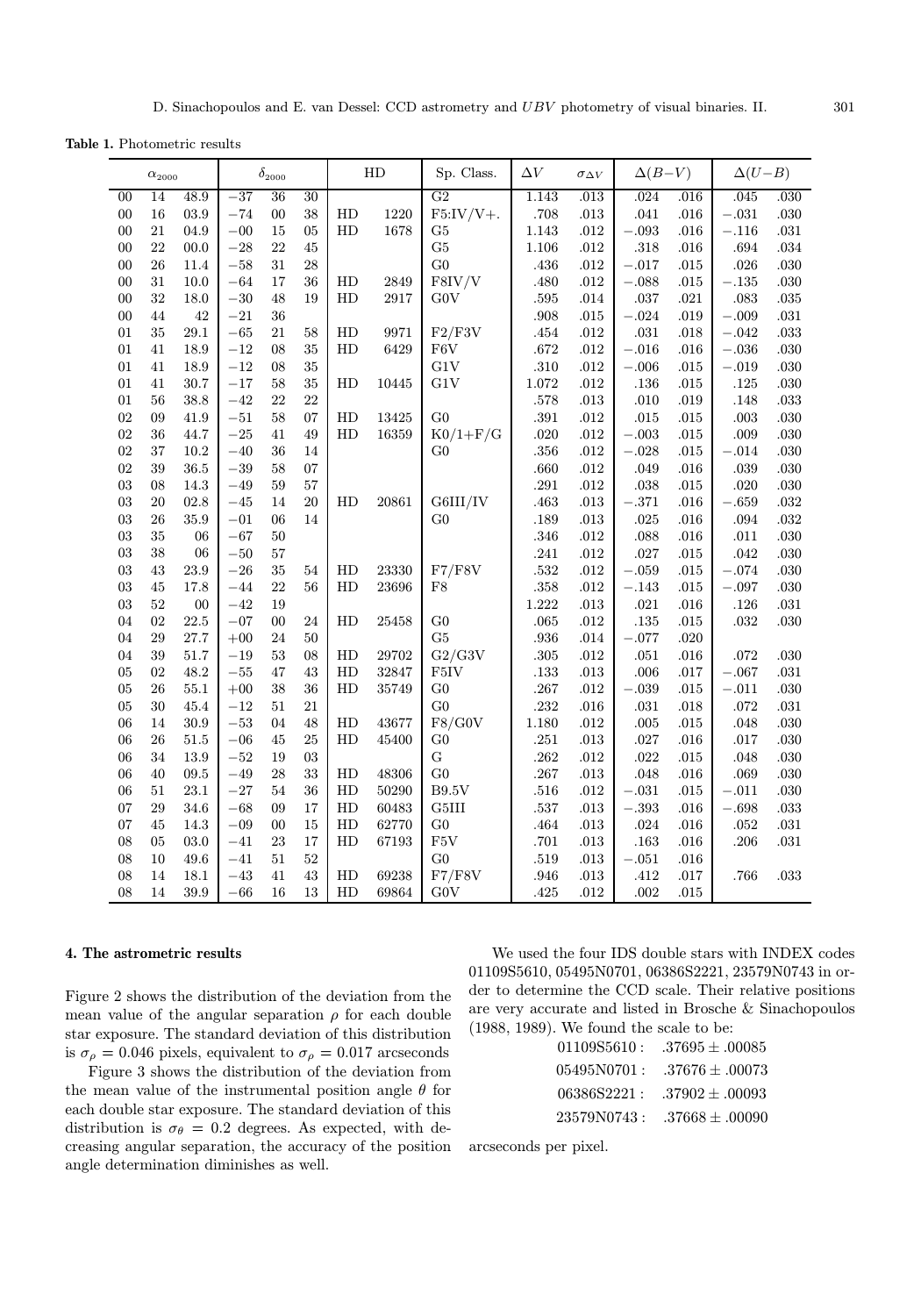

Fig. 2. Accuracy of angular separation determination



Fig. 3. Accuracy of position angle determination

These values, that are statistically the same at the 95% level of significance, result to the unweighted mean value of the CCD scale of  $0.37735 \pm 0.00056$  arcseconds/pixel.

The output catalogue of the HIPPARCOS satellite (ESA, 1997) has one entry for every component of the double stars IDS23579N0743 (HIC 247, 248) and IDS06386S2221 (HIC 32144, 32145) from the above list. We tried to use the HIPPARCOS results of these two pairs in order to to determine the CCD scale more accurately. We first confirmed that both pairs are common proper motion ones and we remarked that their compo-

Fig. 4. Two colour diagram

nents have the same parallax on a very high statistical level of significance. So, they seem to have components of common origin. As concerns the scale, we obtain  $0.37701 \pm$ 0.00003 arcseconds/pixel for IDS23579N0743 and 0.38855  $\pm$  0.00053 arcseconds/pixel for IDS06386S2221. This last value is unexpectedly high. It might be caused by an overestimation of the accuracy of the HIPPARCOS results for this particular pair of stars (HIC 32144, 32145). This seems to be true for the secondary (HIC 32145) at least, because its entry in the Hipparcos catalogue gives an accuracy that is one order of magnitude lower than expected from the Hipparcos mission. We decided to use the scale calculated from the Brosche and Sinachopoulos catalogues.

Finally, from several traces of equatorial stars in two different nights we found that the instrumental position angle calculated on the chip was  $1.3 \pm 0.1$  degrees smaller than the correct one.

We present our astrometric measurements in Table 2. Average epoch of the observations is 1991.91. The first two columns of this table contain again equatorial coordinates (J2000) of the primaries. Column three the primary's Durchmusterung code. Column four the angular separation and its accuracy, column five the position angle and its accuracy. Column six contains the number of exposures made in V filter.

#### 5. Discussion

What was mentioned in the introduction and in previous papers, namely that photometric data are severely lacking for visual binaries, was confirmed when we consulted the SIMBAD data base of the CDS (Strasbourg, France):



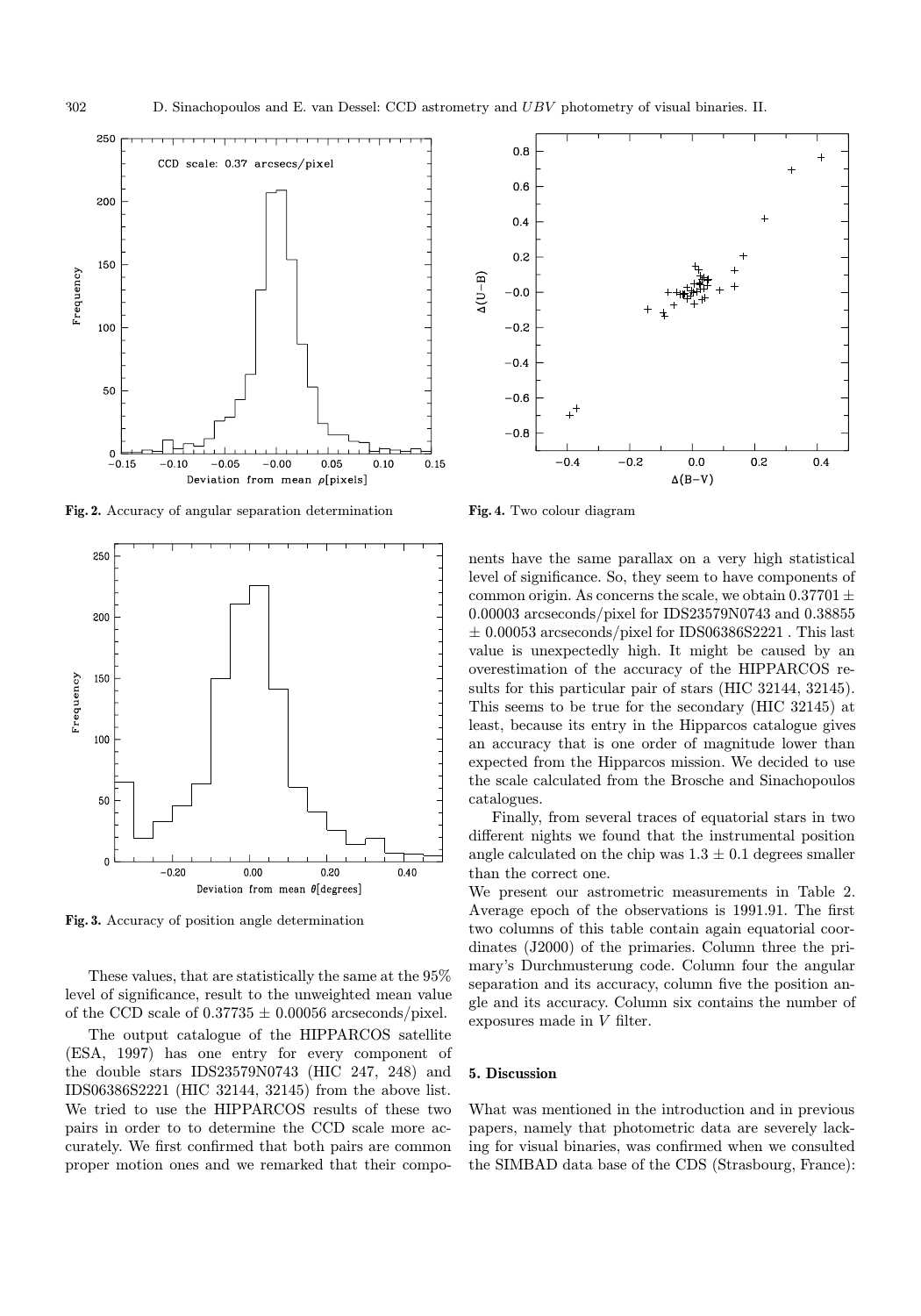Table 2. Astrometric results (epoch: 1991.91)

| $\alpha_{2000}$ |    |          | $\delta_{\rm 2000}$ |        |    | DM       |      | $\rho$ | $\sigma_{\rho}$ | $\theta$  | $\sigma_{\theta}$ | N.               |
|-----------------|----|----------|---------------------|--------|----|----------|------|--------|-----------------|-----------|-------------------|------------------|
| 00              | 14 | 48.9     | $-37$               | 36     | 30 | $-38$    | 49   | 4.357  | .008            | 21.80     | $\overline{.11}$  | $\overline{2}$   |
| 00              | 16 | 03.9     | $-74$               | 00     | 38 | $-74$    | 18   | 5.198  | .009            | 189.73    | .10               | $\boldsymbol{4}$ |
| 00              | 21 | 04.9     | $-00$               | 15     | 05 | $-01$    | 32   | 3.870  | .011            | 164.62    | .10               | $\overline{2}$   |
| 00              | 22 | 00.0     | $-28$               | 22     | 45 | $-29$    | 92   | 3.534  | .006            | 256.15    | $.13\,$           | $\overline{4}$   |
| 00              | 26 | 11.4     | $-58$               | 31     | 28 | $-59$    | 36   | 4.200  | .007            | 177.42    | .11               | $\overline{4}$   |
| 00              | 31 | 10.0     | $-64$               | 17     | 36 | $-64$    | 39   | 3.580  | .005            | 275.43    | .10               | $\sqrt{2}$       |
| 00              | 32 | 18.0     | $-30$               | 48     | 19 | $-31$    | 201  | 2.814  | .016            | 0.38      | .28               | $\overline{2}$   |
| $00\,$          | 44 | 42       | $-21$               | 36     |    | $-22$    | 126  | 3.363  | .007            | 196.06    | .10               | $\overline{2}$   |
| 01              | 35 | 29.1     | $-65$               | 21     | 58 | $-66$    | 104  | 2.681  | .009            | 183.66    | .11               | $\overline{4}$   |
| 01              | 41 | 18.9     | $-12$               | 08     | 35 | $-36$    | 401  | 4.057  | .007            | 320.63    | .11               | $\,4\,$          |
| 01              | 41 | 18.9     | $-12$               | 08     | 35 | $-12$    | 313  | 4.560  | .007            | 291.89    | .11               | $\overline{2}$   |
| 01              | 41 | 30.7     | $-17$               | 58     | 35 | $-18$    | 284  | 3.271  | .005            | 288.45    | .10               | 3                |
| 01              | 56 | 38.8     | $-42$               | 22     | 22 | $-42$    | 671  | 3.160  | .005            | 93.89     | .11               | $\overline{2}$   |
| 02              | 09 | 41.9     | $-51$               | 58     | 07 | $-52$    | 272  | 3.268  | .006            | 187.43    | .11               | 3                |
| 02              | 36 | 44.7     | $-25$               | 41     | 49 | $-26$    | 943  | 4.034  | .007            | 51.21     | .10               | 3                |
| 02              | 37 | 10.2     | $-40$               | 36     | 14 | $-41$    | 739  | 3.072  | .005            | 251.62    | .10               | 3                |
| 02              | 39 | 36.5     | $-39$               | 58     | 07 | $-40$    | 686  | 3.654  | .006            | 329.80    | .10               | $\overline{2}$   |
| 03              | 08 | 14.3     | $-49$               | 59     | 57 | $-50$    | 929  | 2.995  | .006            | 52.80     | .10               | $\overline{2}$   |
| 03              | 20 | 02.8     | $-45$               | 14     | 20 | $-45$    | 1106 | 3.743  | .006            | 287.24    | .11               | $\overline{2}$   |
| 03              | 26 | 35.9     | $-01$               | 06     | 14 | $-01$    | 498  | 2.666  | .005            | 124.11    | .11               | $\overline{2}$   |
| 03              | 35 | 06       | $-67$               | 50     |    | $-68$    | 221  | 4.874  | .009            | 61.61     | .10               | $\overline{2}$   |
| 03              | 38 | 06       | $-50$               | 57     |    | $-51$    | 856  | 4.877  | .007            | 77.40     | .10               | $\overline{4}$   |
| 03              | 43 | 23.9     | $-26$               | 35     | 54 | $-27$    | 1360 | 3.677  | .006            | 86.57     | $.13\,$           | 3                |
| 03              | 45 | 17.8     | $-44$               | 22     | 56 | $-44$    | 1263 | 4.269  | .008            | 220.95    | .12               | $\overline{4}$   |
| 03              | 52 | 00       | $-42$               | 19     |    | $-42$    | 1275 | 4.597  | .010            | 204.76    | .10               | 3                |
| 04              | 02 | 22.5     | $-07$               | $00\,$ | 24 | $-07$    | 724  | 3.115  | .005            | $17.52\,$ | .10               | $\overline{2}$   |
| 04              | 29 | 27.7     | $+00$               | 24     | 50 | $+00$    | 768  | 2.715  | .007            | 233.28    | .10               | 3                |
| 04              | 39 | 51.7     | $-19$               | 53     | 08 | $-20$    | 903  | 3.534  | .006            | 99.79     | .11               | $\overline{4}$   |
| 05              | 02 | 48.2     | $-55$               | 47     | 43 | $-55$    | 731  | 2.812  | .008            | 102.89    | .11               | $\overline{4}$   |
| 05              | 26 | $55.1\,$ | $+00$               | 38     | 36 | $+00$    | 1068 | 3.159  | .005            | 86.84     | .14               | $\overline{2}$   |
| 05              | 30 | 45.4     | $-12$               | 51     | 21 | $^{-12}$ | 1190 | 2.486  | .010            | 61.92     | $.14\,$           | $\overline{4}$   |
| 06              | 14 | 30.9     | $-53$               | 04     | 48 | $-53$    | 1045 | 4.616  | .008            | 52.78     | .10               | $\overline{4}$   |
| 06              | 26 | 51.5     | $-06$               | 45     | 25 | $-06$    | 1551 | 4.461  | .010            | 219.55    | .10               | $\sqrt{2}$       |
| 06              | 34 | 13.9     | $-52$               | 19     | 03 | $-52$    | 951  | 3.105  | .005            | 270.15    | .11               | $\rm 5$          |
| 06              | 40 | 09.5     | $-49$               | 28     | 33 | $-49$    | 2369 | 3.571  | .006            | 190.15    | .10               | 3                |
| 06              | 51 | $23.1\,$ | $-27$               | 54     | 36 | $-27$    | 3329 | 4.323  | .007            | 261.65    | $.12\,$           | $\bf 4$          |
| 07              | 29 | 34.6     | $-68$               | 09     | 17 | $-67$    | 763  | 3.075  | .005            | 88.44     | .13               | $\overline{2}$   |
| 07              | 45 | 14.3     | $-09$               | 00     | 15 | $-08$    | 2052 | 3.155  | .006            | 124.99    | .11               | $\overline{2}$   |
| 08              | 05 | 03.0     | $-41$               | 23     | 17 | $-41$    | 3722 | 5.193  | .008            | 180.20    | .10               | $\overline{4}$   |
| 08              | 10 | 49.6     | $-41$               | 51     | 52 | $-41$    | 3843 | 2.892  | .006            | 138.14    | .14               | $\overline{4}$   |
| 08              | 14 | $18.1\,$ | $-43$               | 41     | 43 | $-43$    | 4070 | 7.106  | .011            | 212.08    | .11               | $\sqrt{3}$       |
| 08              | 14 | 39.9     | $-66$               | 16     | 13 | $-65$    | 897  | 4.072  | .006            | 262.13    | .11               | 3                |

hardly any UBV photometry was found for our sample. In addition, there was not any kind of information for five of our targets; these objects are identified by the truncated 2000 coordinates given in the WDS. Notice also that 18 of our targets have no HD identifier.

We could not find any correlation between the measured  $\Delta V$  and  $\Delta (B-V)$ , nor between  $\Delta V$  and  $\Delta (U-B)$ ; the two colour diagram of Fig. 4, however, shows a strong linear correlation between  $\Delta(B-V)$  and  $\Delta(U-B)$ . Components of sixteen binaries have practically the same  $(B-V)$  and  $(U-B)$  colours, which means the same  $T_{\text{eff}}$  as well. In particular the binary with primary DM −26◦ 943

has components that may be considered to be identical stars at identical distances.

The astrometric results show again a very satisfactory internal accuracy, confirming the power of the present CCD observational techniques for the collection of these data.

Table 3 shows that the angular separations presented here are identical with the ones of HIPPARCOS for the common targets.